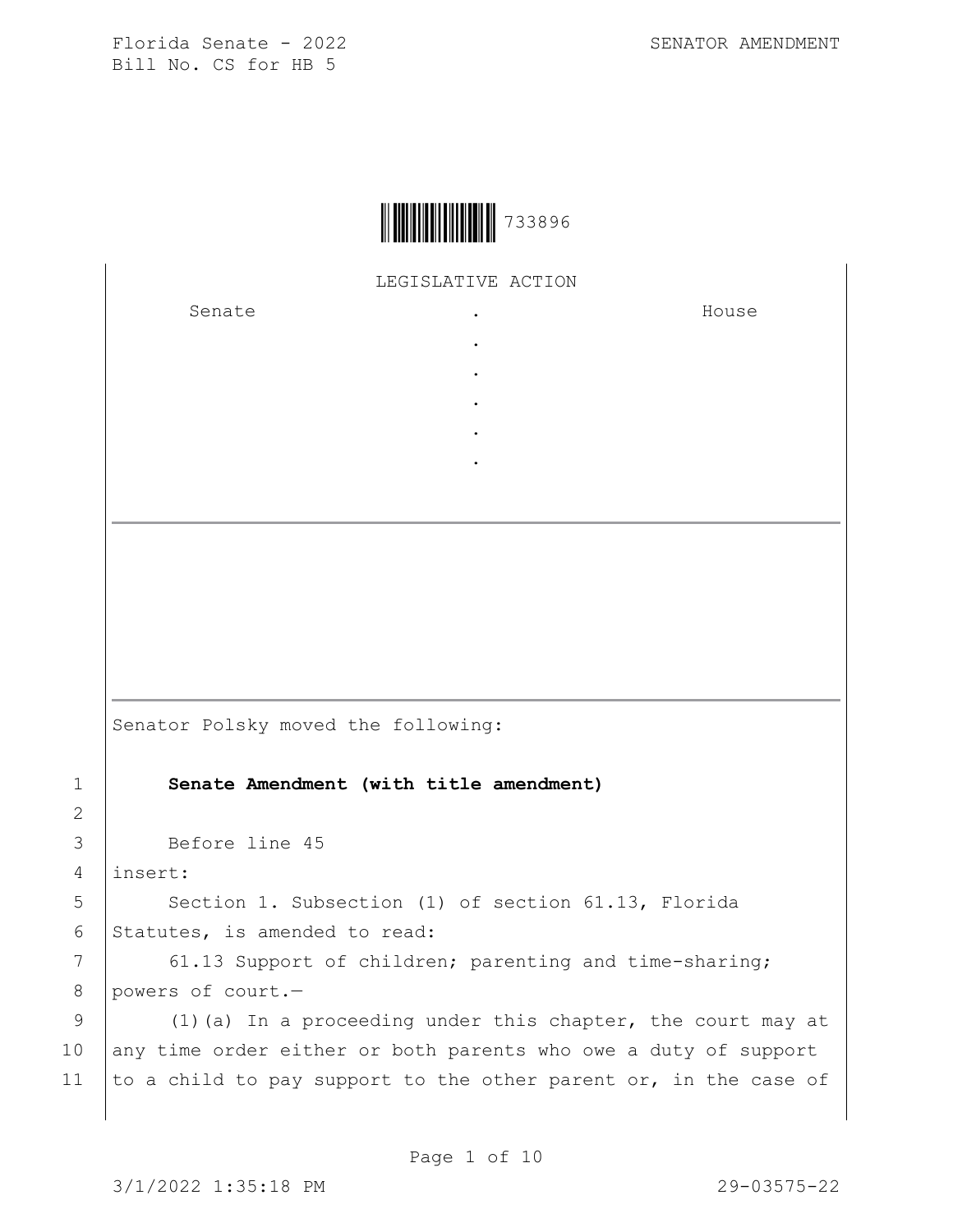Ì733896\Î733896

12 both parents, to a third party who has custody in accordance 13 with the child support quidelines schedule in  $s. 61.30.$  Child 14 support may be ordered under this section for an unborn child 15 beginning at the gestational age of 15 weeks. If paternity of 16 the obligor is disputed, the court must await the outcome of the 17 paternity proceeding before ordering child support payments and 18 | must award child support retroactive to the date when the 19 gestational age of the unborn child was 15 weeks.

20 | 1. All child support orders and income deduction orders 21 entered on or after October 1, 2010, must provide:

22 a. For child support to terminate on a child's 18th 23 birthday unless the court finds or previously found that s. 24  $|743.07(2)$  applies, or is otherwise agreed to by the parties;

 $25$   $\vert$  b. A schedule, based on the record existing at the time of 26 the order, stating the amount of the monthly child support 27 obligation for all the minor children at the time of the order 28 and the amount of child support that will be owed for any 29 remaining children after one or more of the children are no 30 longer entitled to receive child support; and

31 c. The month, day, and year that the reduction or 32 | termination of child support becomes effective.

33 2. The court initially entering an order requiring one or 34 both parents to make child support payments has continuing 35 jurisdiction after the entry of the initial order to modify the 36 amount and terms and conditions of the child support payments if 37 the modification is found by the court to be in the best 38 interests of the child; when the child reaches majority; if 39 there is a substantial change in the circumstances of the 40 parties; if s. 743.07(2) applies; or when a child is

Page 2 of 10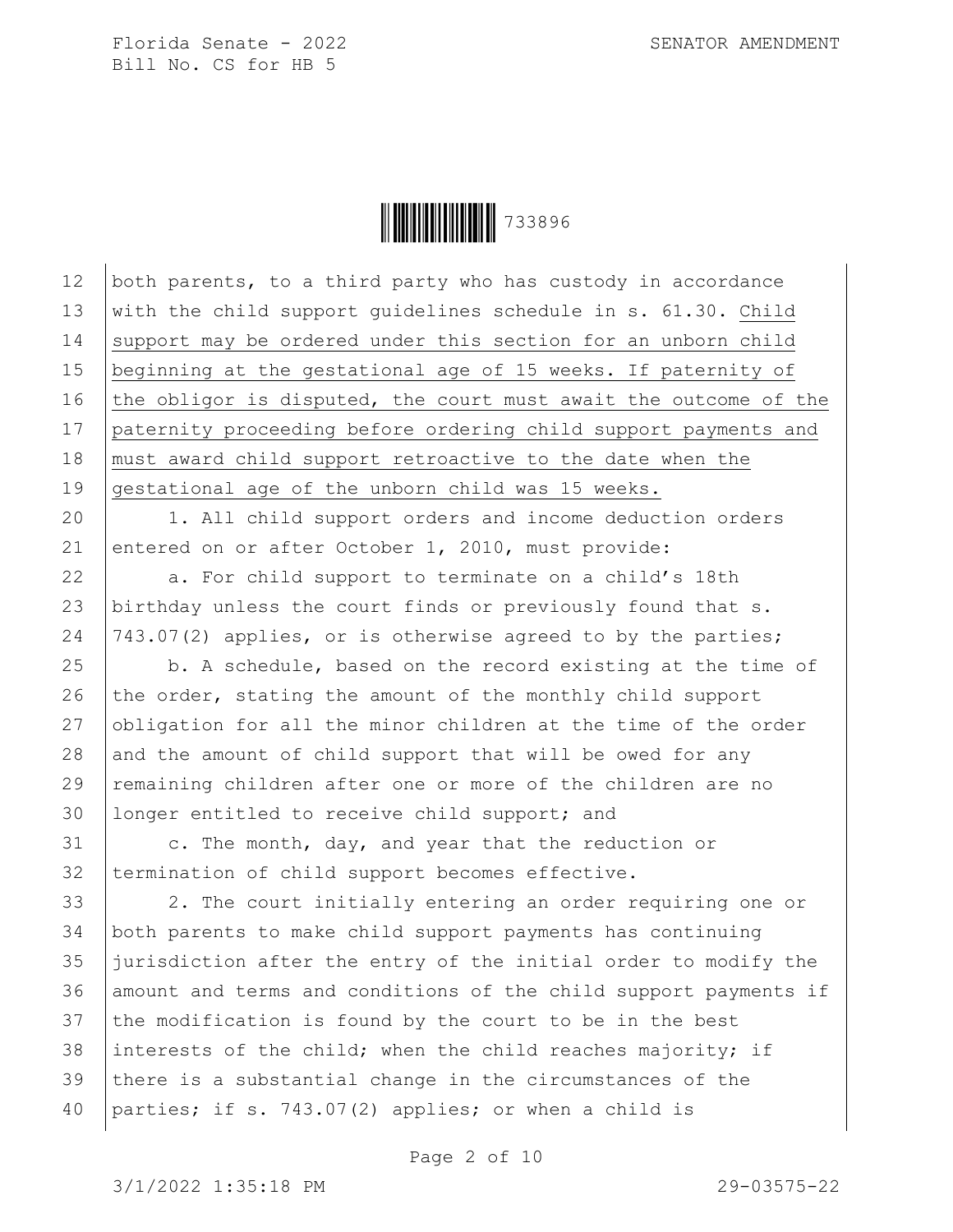Ì733896\Î733896

41 emancipated, marries, joins the armed services, or dies. For 42 child support orders involving unborn children, the court must 43  $\vert$  review and modify, if appropriate, the amount and terms and 44 conditions of child support payments when the child is born. The 45 court initially entering a child support order has continuing 46 jurisdiction to require the obligee to report to the court on 47 terms prescribed by the court regarding the disposition of the 48 child support payments.

49 (b) Each order for support shall contain a provision for 50 health insurance for the minor child when health insurance is 51 reasonable in cost and accessible to the child. For child 52 support orders involving unborn children, the provision for 53 health insurance must include coverage for the pregnant woman 54 for the duration of the pregnancy and any related postpartum  $55$  care needed immediately after the child is born. Health 56 insurance is presumed to be reasonable in cost if the 57 incremental cost of adding health insurance for the child or 58 children does not exceed 5 percent of the gross income, as 59 defined in s. 61.30, of the parent responsible for providing 60 health insurance. Health insurance is accessible to the child if 61 the health insurance is available to be used in the county of 62  $\vert$  the child's primary residence or in another county if the parent 63  $\mid$  who has the most time under the time-sharing plan agrees. If the 64 time-sharing plan provides for equal time-sharing, health 65 insurance is accessible to the child if the health insurance is 66 available to be used in either county where the child resides or  $67$  in another county if both parents agree. The court may require 68 the obligor to provide health insurance or to reimburse the 69 obligee for the cost of health insurance for the minor child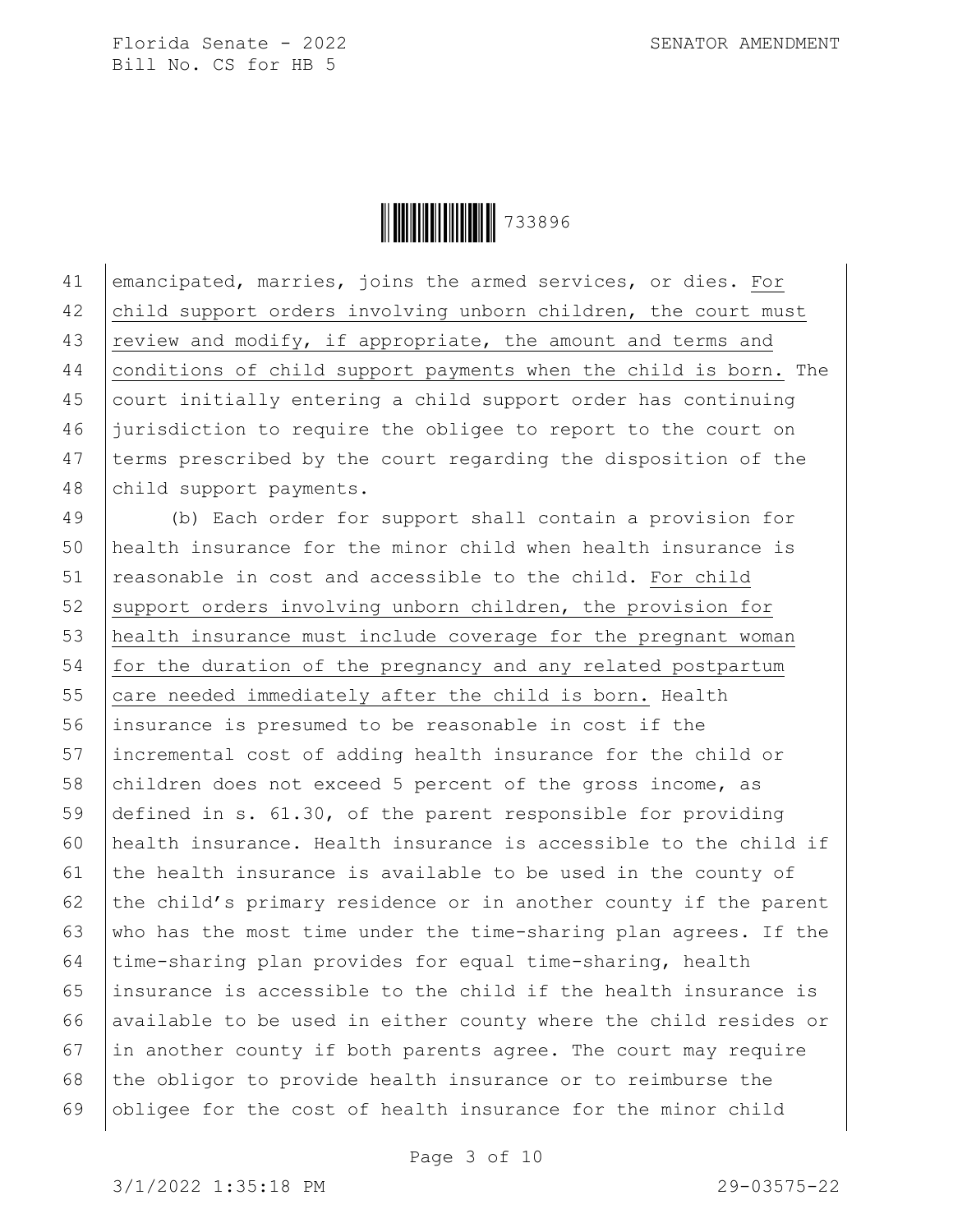**││││││││││││││** 733896

70  $\vert$  when insurance is provided by the obligee. The presumption of  $71$  reasonable cost may be rebutted by evidence of any of the 72 factors in s. 61.30(11)(a). The court may deviate from what is 73 presumed reasonable in cost only upon a written finding 74 explaining its determination why ordering or not ordering the 75 provision of health insurance or the reimbursement of the 76 obligee's cost for providing health insurance for the minor 77 child would be unjust or inappropriate. In any event, the court 78  $\beta$  shall apportion the cost of health insurance, and any noncovered 79 medical, dental, and prescription medication expenses of the 80  $|child, to both parties by adding the cost to the basic$ 81 obligation determined pursuant to s.  $61.30(6)$ . The court may 82 order that payment of noncovered medical, dental, and 83 prescription medication expenses of the minor child be made 84 directly to the obligee on a percentage basis. In a proceeding 85 for medical support only, each parent's share of the child's 86 noncovered medical expenses shall equal the parent's percentage 87 share of the combined net income of the parents. The percentage 88 share shall be calculated by dividing each parent's net monthly 89 income by the combined monthly net income of both parents. Net 90 income is calculated as specified by s.  $61.30(3)$  and  $(4)$ .

91 | 1. In a non-Title IV-D case, a copy of the court order for 92 health insurance shall be served on the obligor's union or 93 employer by the obligee when the following conditions are met:

94 | a. The obligor fails to provide written proof to the 95 obligee within 30 days after receiving effective notice of the 96 court order that the health insurance has been obtained or that 97 application for health insurance has been made;

98 | b. The obligee serves written notice of intent to enforce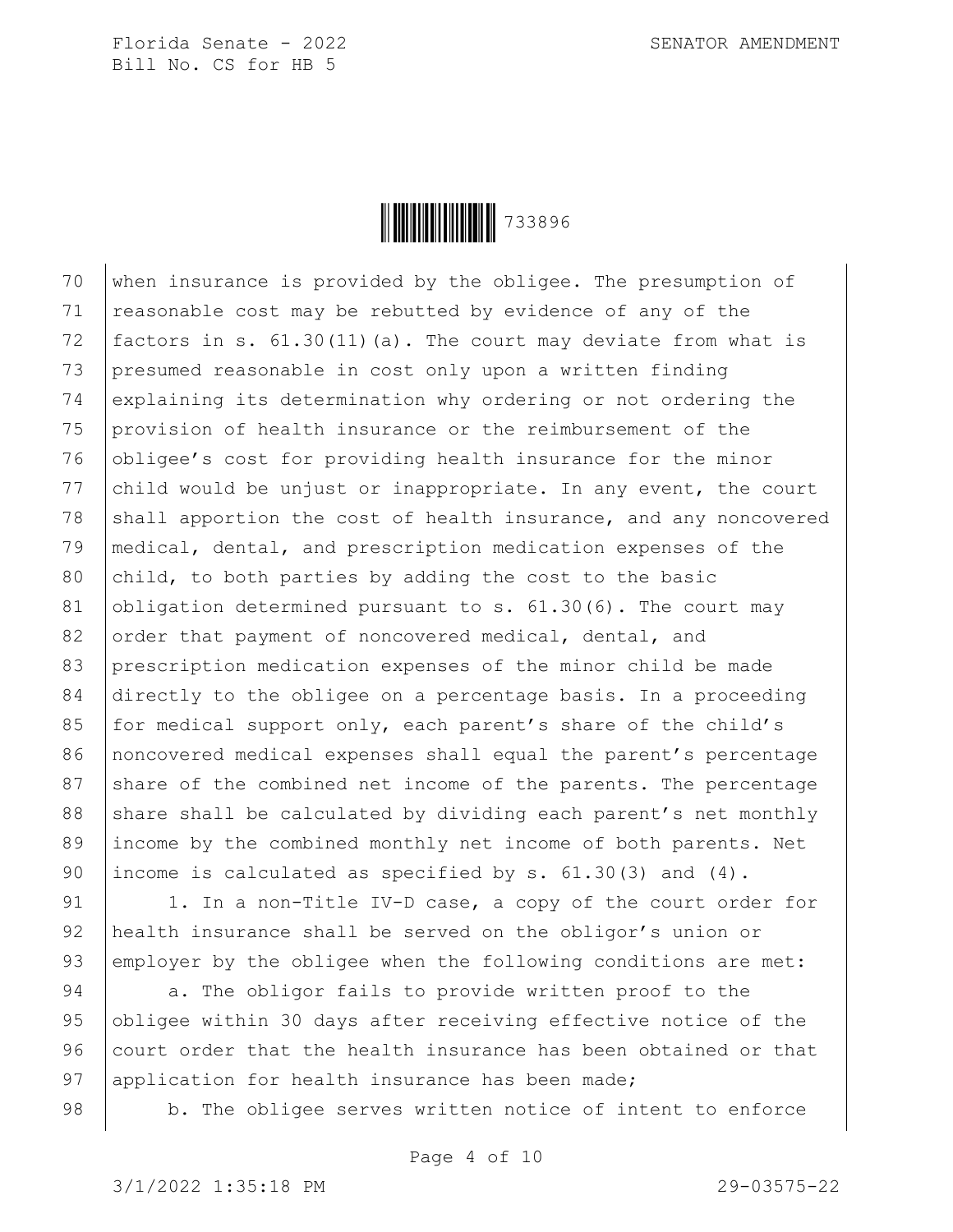**│││││││││││││** 733896

99 an order for health insurance on the obligor by mail at the 100 obligor's last known address; and

101 | c. The obligor fails within 15 days after the mailing of 102 the notice to provide written proof to the obligee that the 103 health insurance existed as of the date of mailing.

104 2.a. A support order enforced under Title IV-D of the 105 Social Security Act which requires that the obligor provide 106 health insurance is enforceable by the department through the 107 use of the national medical support notice, and an amendment to 108  $\vert$  the support order is not required. The department shall transfer 109 the national medical support notice to the obligor's union or 110 employer. The department shall notify the obligor in writing 111 that the notice has been sent to the obligor's union or 112 employer, and the written notification must include the 113 obligor's rights and duties under the national medical support 114 notice. The obligor may contest the withholding required by the 115 national medical support notice based on a mistake of fact. To 116 contest the withholding, the obligor must file a written notice 117  $\sigma$  of contest with the department within 15 business days after the 118 date the obligor receives written notification of the national 119 medical support notice from the department. Filing with the 120 department is complete when the notice is received by the person 121 designated by the department in the written notification. The 122 notice of contest must be in the form prescribed by the 123 department. Upon the timely filing of a notice of contest, the 124 department shall, within 5 business days, schedule an informal 125 conference with the obligor to discuss the obligor's factual 126 dispute. If the informal conference resolves the dispute to the 127 obligor's satisfaction or if the obligor fails to attend the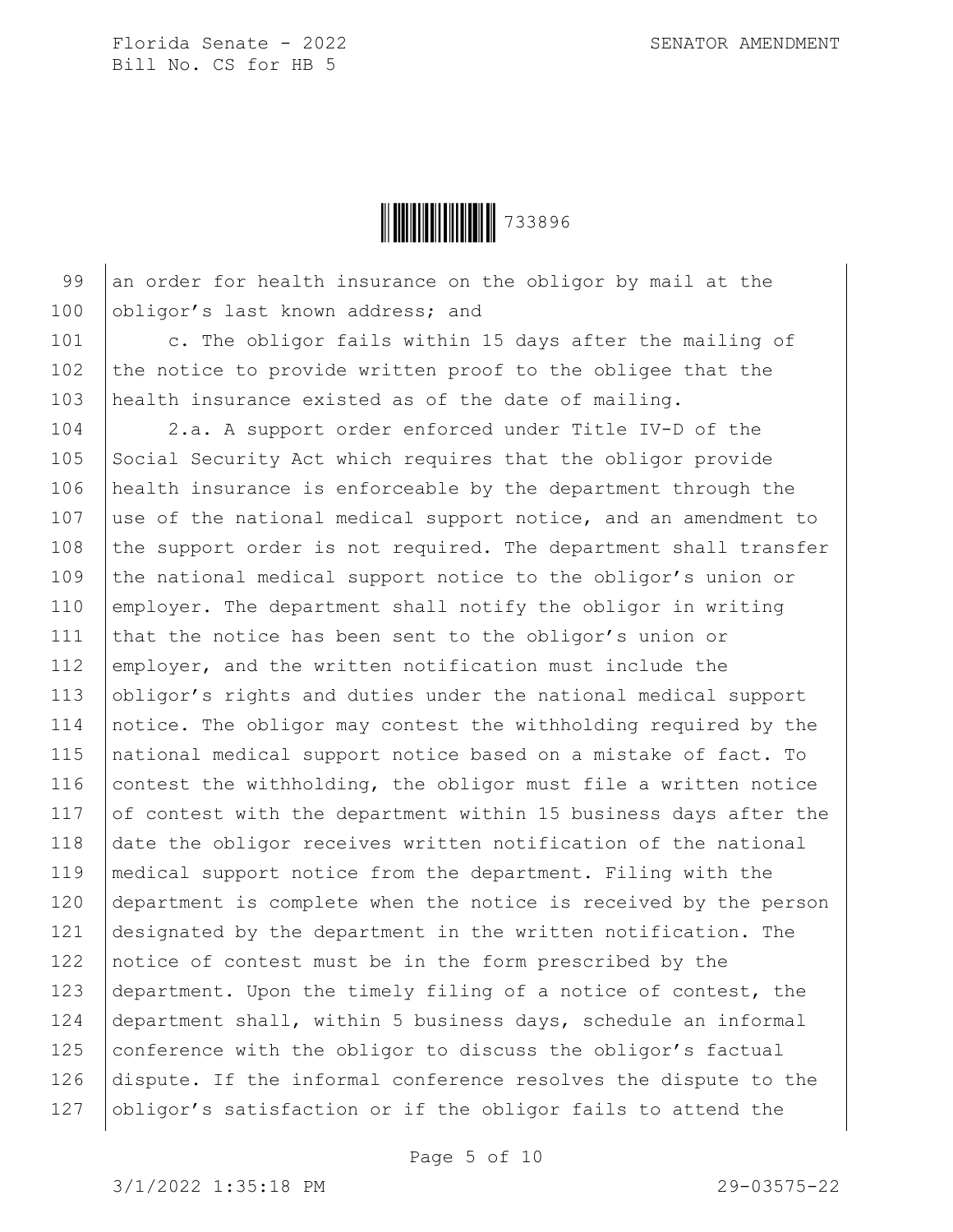

128 informal conference, the notice of contest is deemed withdrawn. 129 If the informal conference does not resolve the dispute, the 130 obligor may request an administrative hearing under chapter 120 131 within 5 business days after the termination of the informal 132 conference, in a form and manner prescribed by the department. 133 However, the filing of a notice of contest by the obligor does 134 not delay the withholding of premium payments by the union, 135 employer, or health plan administrator. The union, employer, or 136 health plan administrator must implement the withholding as 137 directed by the national medical support notice unless notified 138 by the department that the national medical support notice is 139 terminated.

140 b. In a Title IV-D case, the department shall notify an 141 obligor's union or employer if the obligation to provide health 142 insurance through that union or employer is terminated.

143 3. In a non-Title IV-D case, upon receipt of the order 144 pursuant to subparagraph 1., or upon application of the obligor 145 pursuant to the order, the union or employer shall enroll the 146 | minor child as a beneficiary in the group health plan regardless 147 of any restrictions on the enrollment period and withhold any 148 required premium from the obligor's income. If more than one 149 plan is offered by the union or employer, the child shall be 150 enrolled in the group health plan in which the obligor is 151 enrolled.

152 4.a. Upon receipt of the national medical support notice 153 under subparagraph 2. in a Title IV-D case, the union or 154 employer shall transfer the notice to the appropriate group 155 health plan administrator within 20 business days after the date 156  $\vert$  on the notice. The plan administrator must enroll the child as a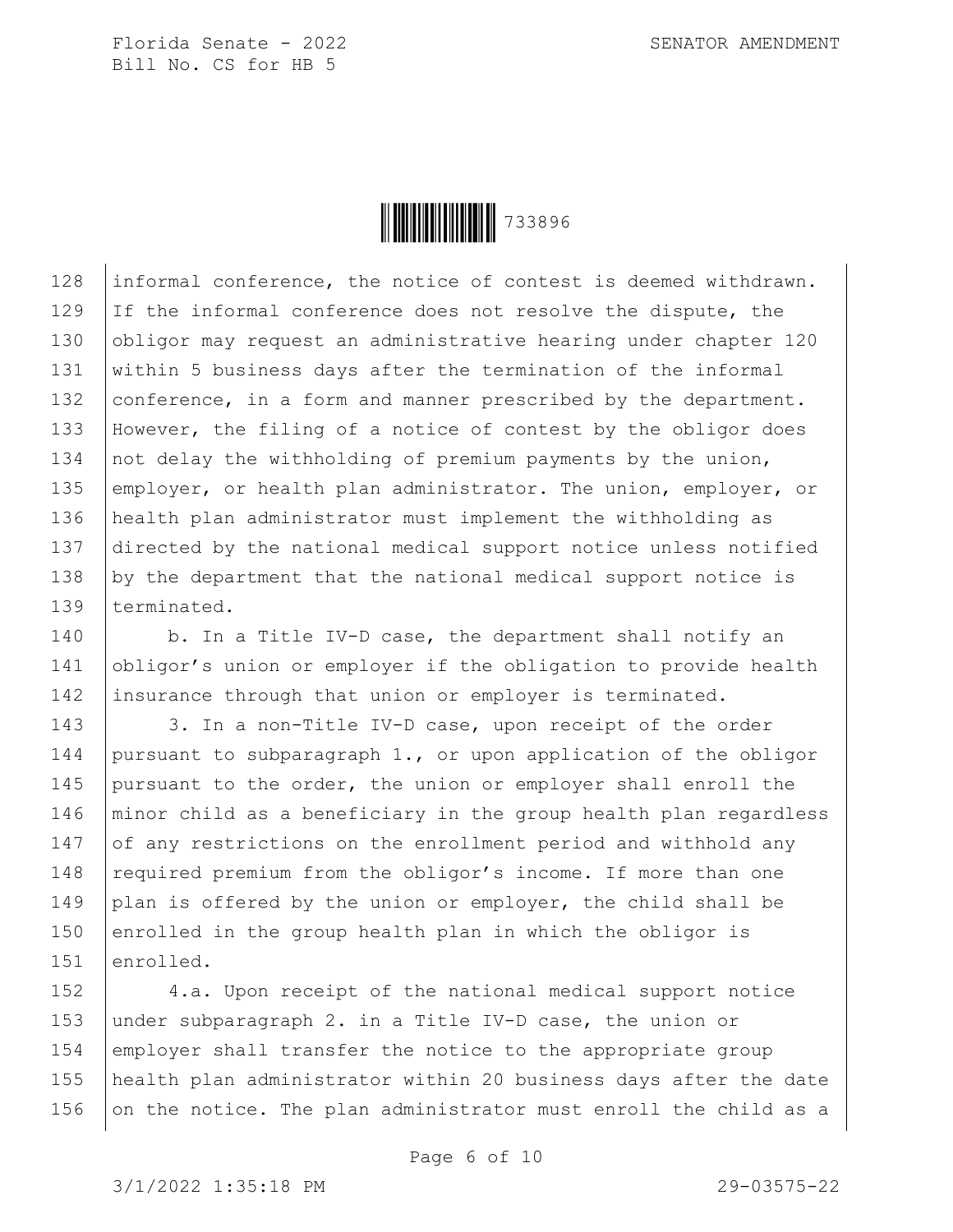**││││││││││││││** 733896

157 beneficiary in the group health plan regardless of any 158 restrictions on the enrollment period, and the union or employer 159 must withhold any required premium from the obligor's income 160 upon notification by the plan administrator that the child is 161 enrolled. The child shall be enrolled in the group health plan 162 in which the obligor is enrolled. If the group health plan in 163 which the obligor is enrolled is not available where the child 164 resides or if the obligor is not enrolled in group coverage, the 165  $\vert$  child shall be enrolled in the lowest cost group health plan 166 that is accessible to the child.

167 | b. If health insurance or the obligor's employment is 168 | terminated in a Title IV-D case, the union or employer that is 169 withholding premiums for health insurance under a national 170 medical support notice must notify the department within 20 days 171 after the termination and provide the obligor's last known 172 address and the name and address of the obligor's new employer, 173 | if known.

174 5.a. The amount withheld by a union or employer in 175 | compliance with a support order may not exceed the amount 176 allowed under s. 303(b) of the Consumer Credit Protection Act, 177  $|15 \text{ U.S.C. s. } 1673 \text{ (b)}$ , as amended. The union or employer shall 178 withhold the maximum allowed by the Consumer Credit Protection 179 Act in the following order:

180 | (I) Current support, as ordered. 181 (II) Premium payments for health insurance, as ordered. 182 | (III) Past due support, as ordered. 183 (IV) Other medical support or insurance, as ordered. 184 b. If the combined amount to be withheld for current 185 | support plus the premium payment for health insurance exceed the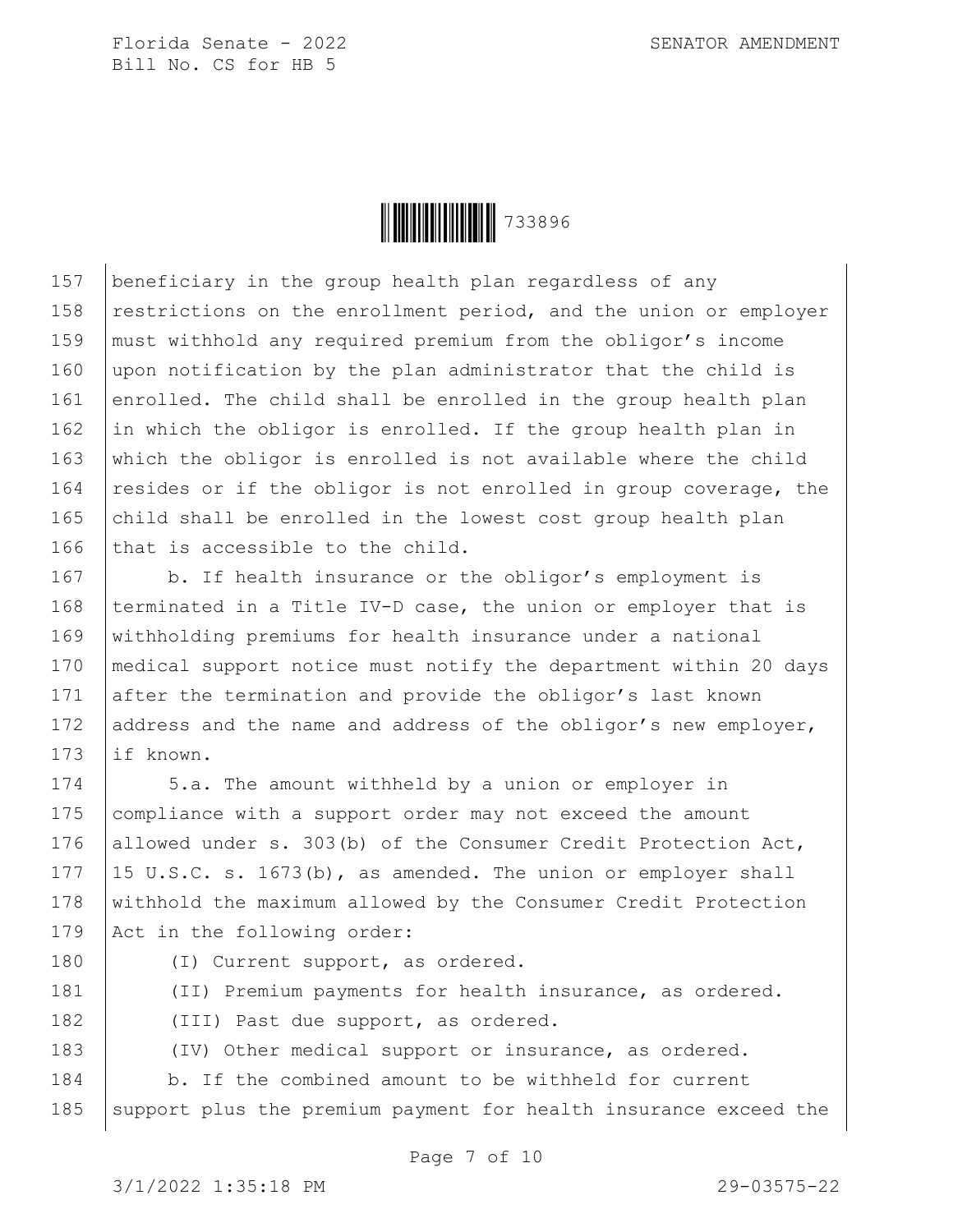**│││││││││││││** 733896

186 amount allowed under the Consumer Credit Protection Act, and the 187 health insurance cannot be obtained unless the full amount of 188 the premium is paid, the union or employer may not withhold the 189 premium payment. However, the union or employer shall withhold 190 the maximum allowed in the following order:

191 (I) Current support, as ordered.

192 | (II) Past due support, as ordered.

193 (III) Other medical support or insurance, as ordered.

194 6. An employer, union, or plan administrator who does not 195 comply with the requirements in sub-subparagraph  $4.a.$  is subject 196  $\vert$  to a civil penalty not to exceed \$250 for the first violation 197 and \$500 for subsequent violations, plus attorney's fees and 198 | costs. The department may file a petition in circuit court to 199 enforce the requirements of this subparagraph.

200 7. The department may adopt rules to administer the child 201 support enforcement provisions of this section that affect Title 202 IV-D cases.

203 (c) To the extent necessary to protect an award of child 204 support, the court may order the obligor to purchase or maintain 205  $|a|$  life insurance policy or a bond, or to otherwise secure the 206 child support award with any other assets which may be suitable 207  $|$  for that purpose.

208 | (d)1. All child support orders shall provide the full name 209 and date of birth of each minor child who is the subject of the 210 child support order. For child support orders involving unborn 211 children, the order shall specify that the order is for the 212 benefit of an unborn child and include the gestational age and 213 intended full name, if any, of the unborn child.

214 2. If both parties request and the court finds that it is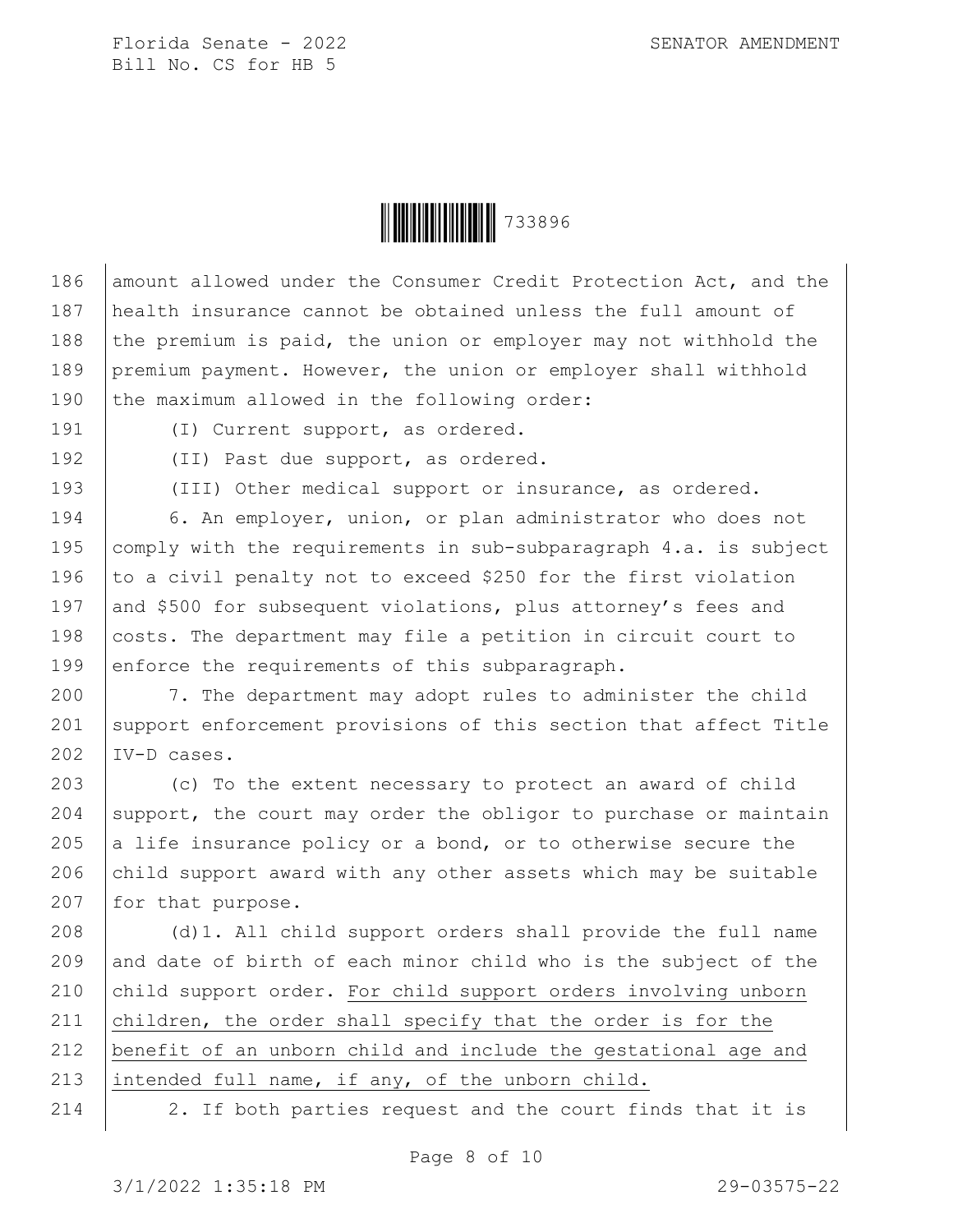

215  $\vert$  in the best interest of the child, support payments need not be 216 subject to immediate income deduction. Support orders that are 217 not subject to immediate income deduction may be directed 218 through the depository under s.  $61.181$  or made payable directly 219 to the obligee. Payments made by immediate income deduction 220 shall be made to the State Disbursement Unit. The court shall 221 provide a copy of the order to the depository.

222 3. For support orders payable directly to the obligee, any 223 party may subsequently file an affidavit with the depository 224 alleging a default in payment of child support and stating that 225  $\vert$  the party wishes to require that payments be made through the 226 depository. The party shall provide copies of the affidavit to 227 the court and to each other party. Fifteen days after receipt of 228 the affidavit, the depository shall notify all parties that 229 future payments shall be paid through the depository, except 230 that payments in Title IV-D cases and income deduction payments 231 shall be made to the State Disbursement Unit. In Title IV-D 232  $\vert$  cases, an affidavit of default or a default in payments is not 233  $\vert$  required to receive depository services. Upon notice by the 234 department that it is providing Title IV-D services in a case 235 with an existing support order, the depository shall transmit 236  $\vert$  case data through, and set up appropriate payment accounts in, 237  $\vert$  regardless of whether there is a delinquency, the Clerk of the 238 Court Child Support Enforcement Collection System as required 239 under s. 61.181(2)(b).

241 |================ T I T L E A M E N D M E N T ============== 242 And the title is amended as follows: 243 Delete line 3

Page 9 of 10

240